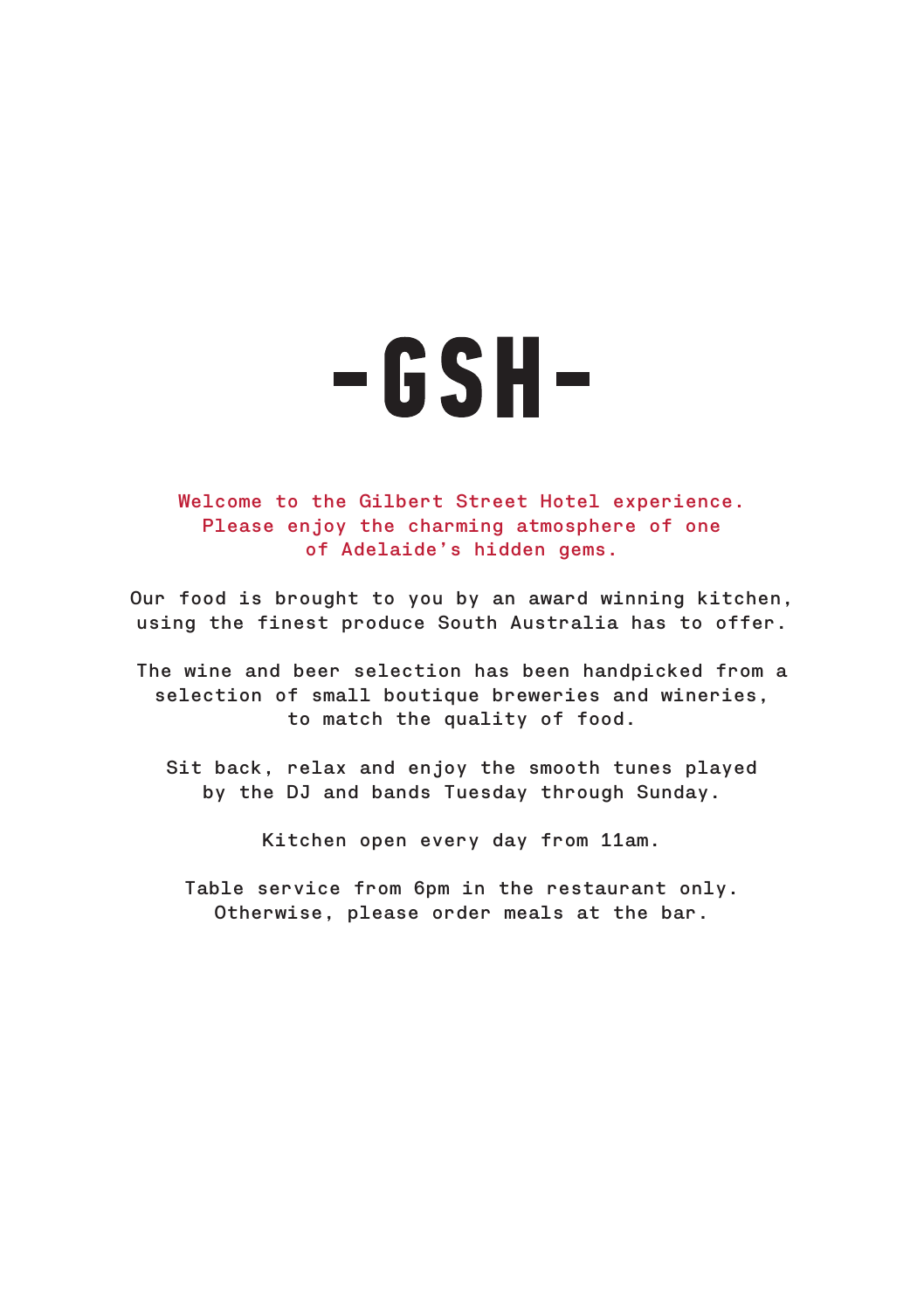# **WEEKLY SPECIALS**

| Monday    | Happy Hour 5-6pm<br>\$2 off pints + base spirits + house wines<br>\$15 Pasta Special                                                                                          |
|-----------|-------------------------------------------------------------------------------------------------------------------------------------------------------------------------------|
| Tuesday   | Meals Served All Day<br>Happy Hour 5-6pm<br>\$15 Pizza Special<br>Jazz Band - The Airbenders from 7.30pm                                                                      |
| Wednesday | Meals Served All Day<br>Happy Hour 5-6pm<br>Buffalo Wings [Pre order only]<br>Premium Bourbon & Whiskey Special<br>\$15 Steak & Caesar Salad [Lunch only]                     |
| Thursday  | Meals Served All Day<br>Happy Hour 5-6pm<br>Buffalo Wings [Pre order only]<br>Blues & Roots Band 7pm till late<br>USA Beer Specials<br>\$15 Steak & Caesar Salad [Lunch only] |
| Friday    | Meals Served All Day<br>Happy Hour 5-6pm<br>DJ from 5pm                                                                                                                       |
| Saturday  | Meals Served All Day<br>DJ 8pm till late<br>Cocktail Hour 10pm                                                                                                                |
| Sunday    | Meals Served All Day<br>Live Music from 2pm<br>Beer Specials<br>Neighbour Day<br>[Discount for Adelaide CBD residents]*t+c                                                    |

 $- - - - - -$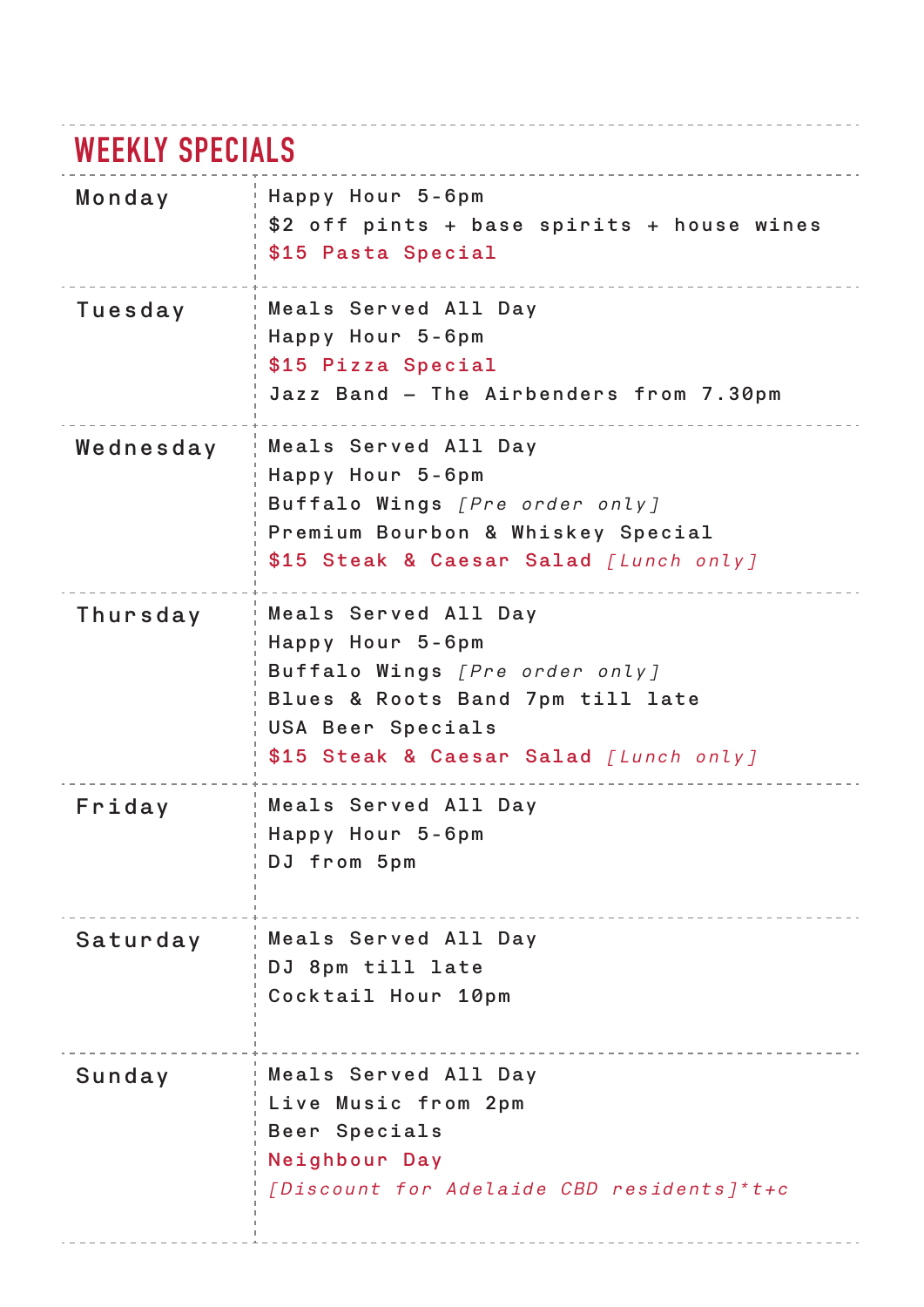#### **SNACKS**

| Grazing Plate [GFA, DFA, VNA]<br>House made dip + zuni pickle + Jersey milk curd +<br>marinated S.A. olives + BBQ mixed nuts +<br>cured meats + crostini | 25   |
|----------------------------------------------------------------------------------------------------------------------------------------------------------|------|
| Nashville Fried Chicken<br>Cayenne wet rub + pickles + fresh bread + ranch                                                                               | 14   |
| Chargrilled Australian Squid & Barossa Chorizo [GFA, DF]<br>Romesco sauce + ink crumbs + aioli                                                           | 15   |
| Patatas Bravas [GF, DF, VNA]<br>Fried potatoes + spicy tomato salsa + aioli                                                                              | 10   |
| Pulled Pork Soft Taco (x2) [DFA]<br>Guajillo chilli pulled pork + salsa<br>+ queso fresco cheese + fried free range eggs                                 | 16   |
| Pulled Tofu Soft Taco (x2) [VNA]<br>Guajillo chilli pulled tofu + enoki mushrooms<br>+ salsa + queso fresco cheese + fried free range eggs               |      |
| Chilled Avocado + Blue Swimmer Crab [GF, DF]<br>Lime mayonnaise + shaved radish + puffed quinoa<br>+ cos hearts                                          | 15   |
| Duck + Pistachio Terrine [GFA]<br>Fig chutney + cornichons + watercress<br>+ warm sourdough                                                              | 15   |
| Jersey Curd + Heirloom Tomatoes [VG, GFA]<br>Basil oil + black garlic crunch                                                                             | 14   |
| Zucchini + Pea & Mint Arancini [VG]<br>Salsa verde + ricotta salata                                                                                      | 12   |
| Anchovy Soldiers [DF]<br>Sourdough crisps + sauce gribiche + shaved fennel                                                                               | 15   |
| Selection of Local & Imported Cheese<br>See specials board for options<br>Plum rolanda + almonds + house lavosh                                          | 12pp |
|                                                                                                                                                          |      |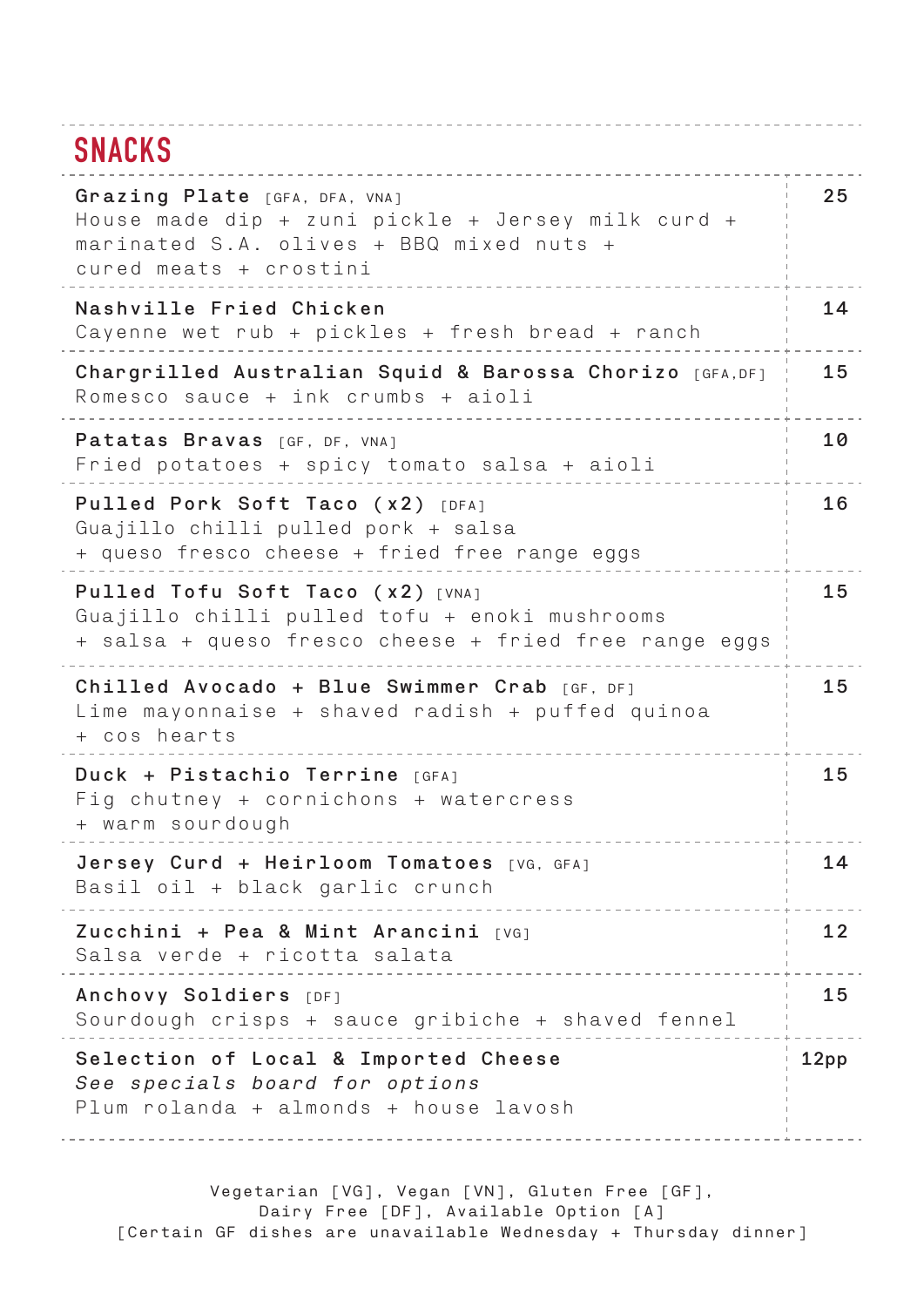## **CHEF PLATES**

| 25             |
|----------------|
| 30             |
| 32             |
| 34             |
| <b>POA</b>     |
|                |
| 10             |
| 10             |
| 10             |
| 10             |
| 7              |
| $\overline{7}$ |
|                |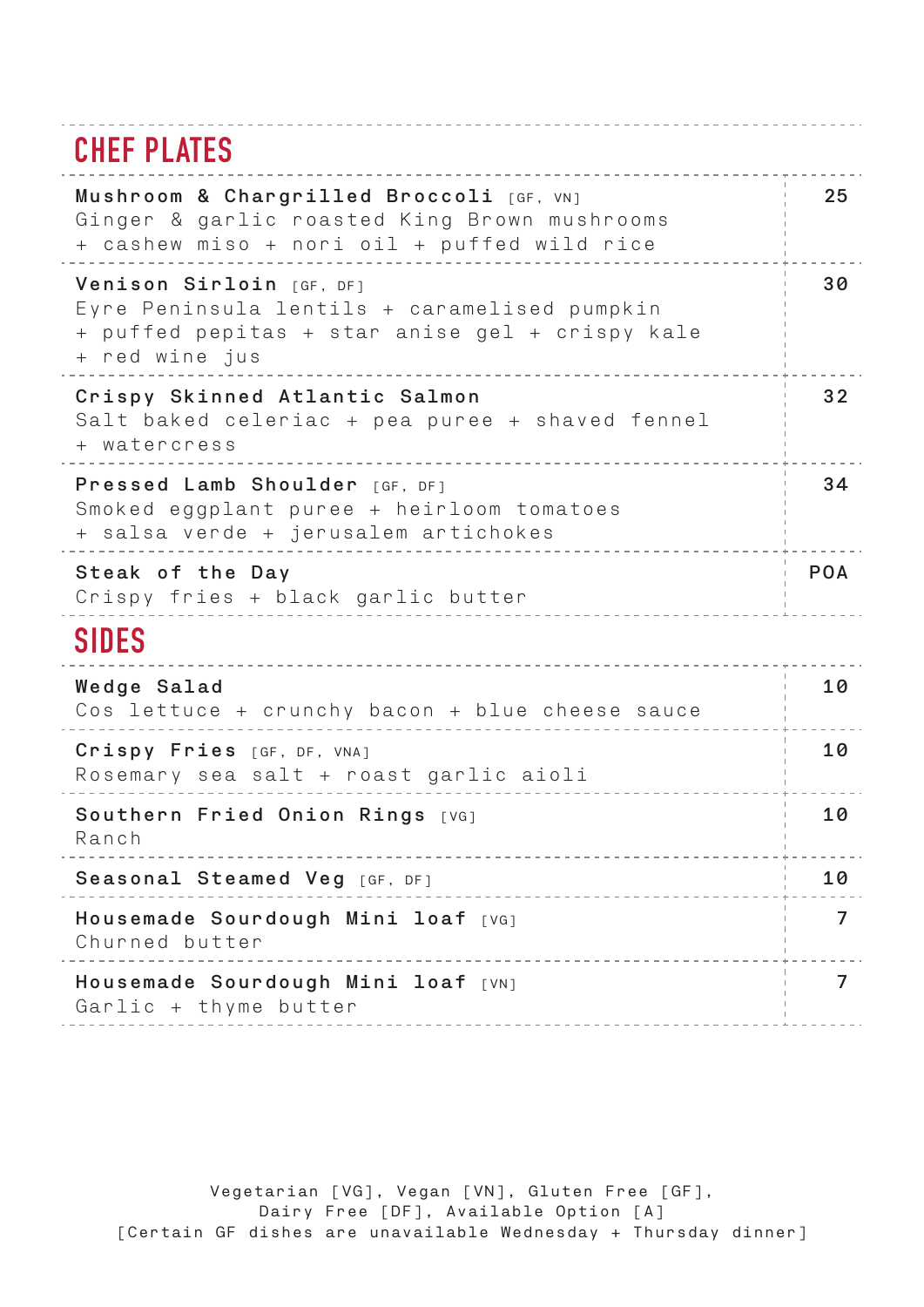#### . . . . . . . . . . . . . **PUB GRUB**

| שטווט שט                                                                                                                                                                                |      |
|-----------------------------------------------------------------------------------------------------------------------------------------------------------------------------------------|------|
| Nashville Spiced Chicken Sandwich<br>Cayenne wet rub + pickles + cos lettuce<br>+ American cheese + ranch sauce + crispy fries                                                          | 22   |
| Beef Burger [Cooked Medium] [GFA, DFA]<br>Cola braised onions + bacon + American cheese<br>+ pickles + jalapeño mustard + lettuce + crispy fries<br>[substitute] plant based patty [VN] | 22   |
|                                                                                                                                                                                         |      |
| Panko Crumbed Katsu Prawn Burger [DFA]<br>Pickled carrot + daikon slaw + fermented chilli<br>aioli + crispy fries                                                                       | 22   |
| Steak & Caesar [GFA]<br>Roast potatoes + red wine jus                                                                                                                                   | 22   |
| Wed - Thurs lunch special only                                                                                                                                                          | 15   |
| Chilli + Lemon Fried Australian Squid [DF, GFA]<br>Roast garlic aioli + cos, radicchio & cucumber salad<br>+ crispy fries                                                               | 24.5 |
| Australian Market Fish [Battered or Grilled] [DF, GFA]<br>Roast garlic aioli + cos, radicchio & cucumber salad<br>+ crispy fries                                                        | 26.5 |
| Garlic + Herb Crumbed Chicken Schnitzel                                                                                                                                                 | 20   |
| Black Angus Beef Schnitzel                                                                                                                                                              |      |
| Plant Based Chicken Schnitzel [VN]<br>Crispy fries<br>____________________                                                                                                              | 20   |
| + Cos, radicchio & cucumber salad [GF, VN]<br><u>. <del>.</del></u>                                                                                                                     | 3    |
| + Steamed seasonal veg [GF, DF]                                                                                                                                                         | 3    |
| <b>SAUCES</b>                                                                                                                                                                           |      |
| Creamy mushroom + dijon + thyme $[GF]$                                                                                                                                                  | 3    |
| Pepper + caramelised onion + rosemary $[GF]$                                                                                                                                            |      |
| $Red$ wine gravy $[GF]$                                                                                                                                                                 |      |
| <b>Parmigiana</b> $GF + VNA$                                                                                                                                                            | 3    |
|                                                                                                                                                                                         |      |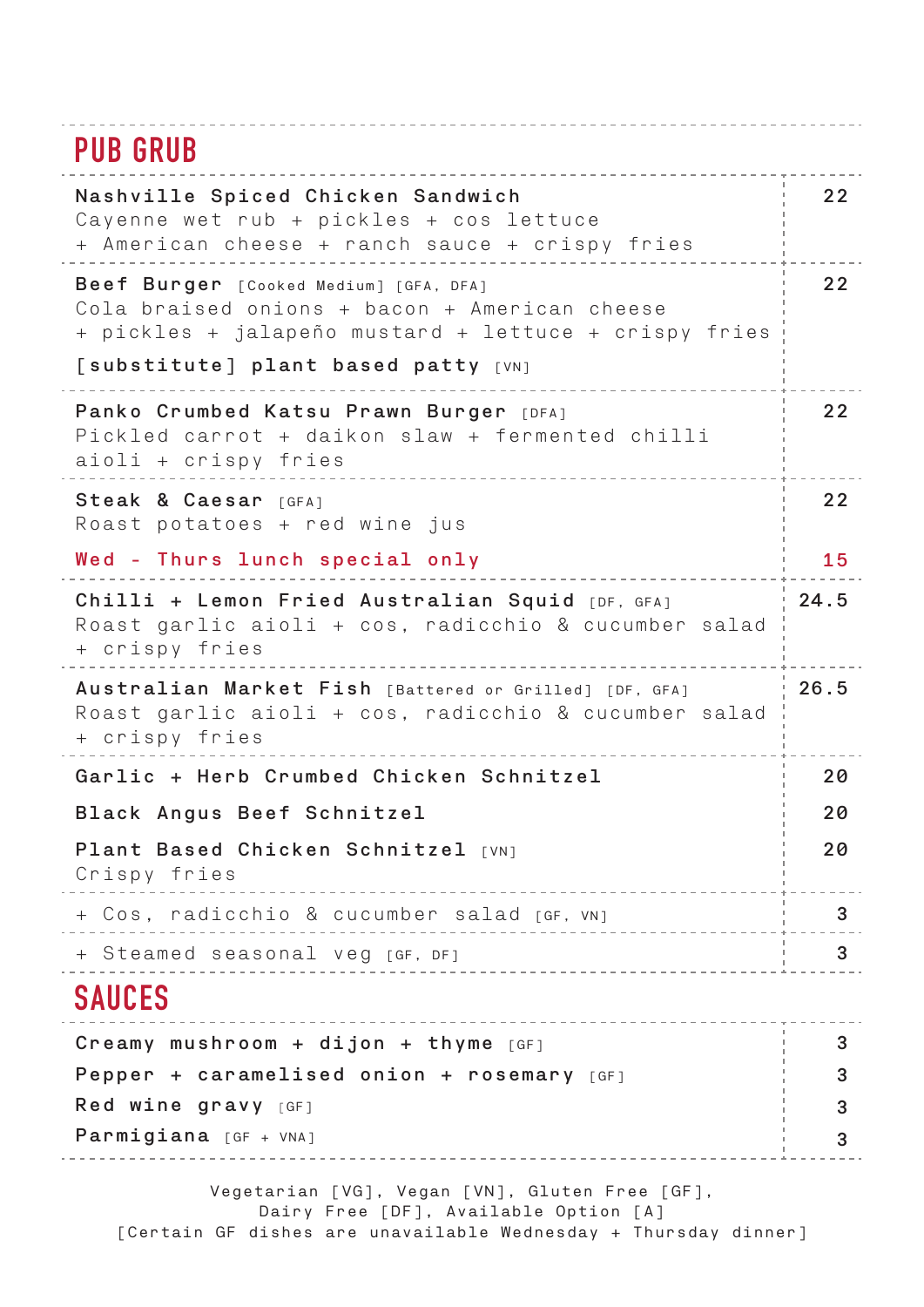## **PIZZA \$15 ON TUESDAY**

| Margherita [VG]<br>San Marzano tomato + melted bocconcini<br>+ fresh basil + roast garlic olive oil                                                        | 20 |
|------------------------------------------------------------------------------------------------------------------------------------------------------------|----|
| New York Pepperoni<br>San Marzano tomato + provolone + pepperoni<br>+ Reggiano Parmigiano                                                                  | 20 |
| Barossa Smoked Ham<br>San Marzano tomato + mozzarella + jalapeno chilli<br>+ semi-dried tomato + pineapple                                                 | 20 |
| Vegetarian<br>San Marzano tomato + mozzarella + mushroom<br>+ green capsicum + kalamata olives + onion                                                     | 20 |
| + Sliced Prosciutto                                                                                                                                        | 5  |
| + Vegan Cheese or Gluten Free Base                                                                                                                         | 3  |
| \$15 ON MONDAY<br><b>PASTA</b>                                                                                                                             |    |
| Spaghetti Gamberi<br>Prawns + Barossa chorizo + peas + fresh tomato<br>+ EVOO + pangrattato                                                                | 20 |
| Penne Beef & Mushroom Ragu<br>Tomato braised beef + onions + garlic + red wine +<br>portabello mushrooms + baby spinach + ricotta salata                   | 20 |
| SALADS                                                                                                                                                     |    |
| $Caesar$ [GFA]<br>Cos hearts + crispy bacon + croutons + $63^{\circ}$ egg<br>+ Grana Padano + caesar mayonnaise                                            | 20 |
| Caramelised Pumpkin [GF, DFA]<br>Sumac roasted red onions + freekah + radicchio<br>+ fetta + pickled currants + toasted pistachio<br>+ saffron vinaigrette | 20 |
| + Chargrilled Chicken                                                                                                                                      | 5  |